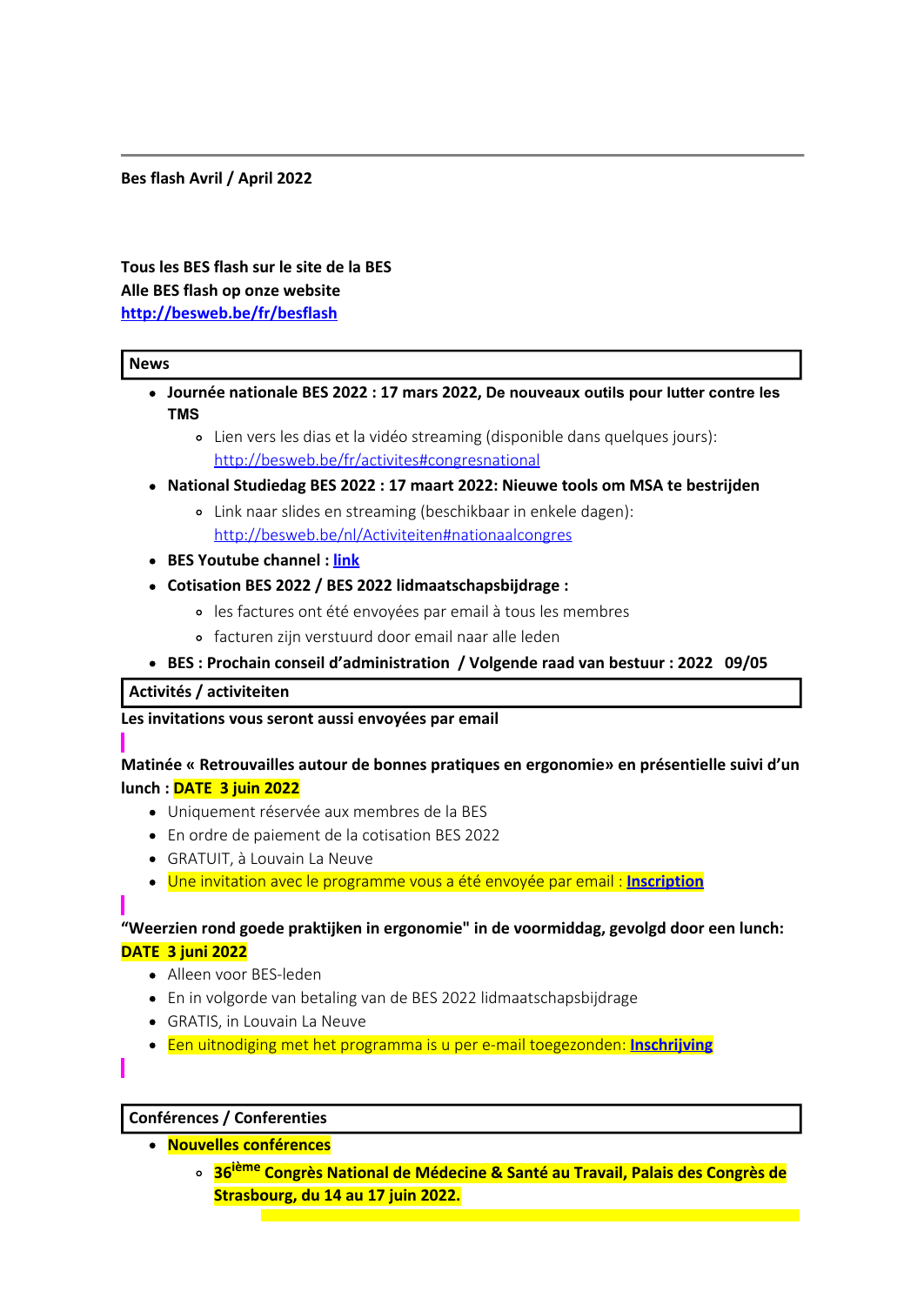- **Plus d'info : [CNMST 2022 Congrès National de Médecine et Santé au Travail](https://www.medecine-sante-travail.com/)** [\(medecine-sante-travail.com\)](https://www.medecine-sante-travail.com/)
- **Congrès de la SELF du 6 au 8 juillet 2022 à Genève**
	- Plus d'info : [https://ergonomie-self.org/congres-self/congres-](https://ergonomie-self.org/congres-self/congres-2022/presentation-du-congres/)[2022/presentation-du-congres/](https://ergonomie-self.org/congres-self/congres-2022/presentation-du-congres/)
- **Conférences déjà annoncées**
	- **INRS: VIBRATIONS. Risque vibratoire et présentation du nouvel outil Osev**
		- Webinaire : rendez-vous le mardi 24 mai 2022 à 11 heures
			- **[Renseignements et inscription](https://hubtr.kiosque.inrs.fr/clic205/133/81390/14?k=14569204eaf7105955f761dff80c7aa0)**
	- **4° congrès francophone sur les TMS** organisé par la Société Tunisienne d'Ergonomie et le Groupe de Recherche Francophone TMS.
		- **Titre : TMS et évolutions du travail, Lieu : Monastir, Tunisie, Date : NOUVEAU Report du 8 au 10 novembre 2022**
			- Site web : [http://www.congresfrancophone-tms-tunisie2020.com](http://www.congresfrancophone-tms-tunisie2020.com/)
		- 95% des orateurs initiaux ont confirmé leur participation
	- **The 7th European Conference will take place on 20 October 2022 in Paris, France, at the UIC-P Espaces Congrès (16 Rue Jean Rey - 75015 Paris).**
		- EUROSHNET European Occupational Safety and Health Network
		- The topic of this European conference is "Artificial Intelligence meets Safety and Health at work"
		- More info: leaflet, Important dates...
	- **Healthcare Systems Ergonomics And Patient Safety (HEPS), 2-4 November, 2022, Netherlands**
		- HEPS2022 is the 7th edition of the triennial conference on Human Systems Ergonomics and Patient Safety, endorsed by Human Factors NL, and initiated by IEA's Technical Committee for Healthcare Ergonomics.
		- You can find out more about the conference here: <https://www.heps2022.com/>
	- **Worksafe Namur, 06 octobre 2022 : Trade show for Health & Safety at work**
		- <https://www.worksafe-namur.be/fr/>
	- **9th International Ergonomics Conference ERGONOMICS 2022 that will take place in Zagreb, Croatia, December 7-10, 2022** (exact location: University's campus Borongaj "ZUK Borongaj"). The official language of the Conference is English. [More info](http://www.h-e-d.hr/conferences.htm)

## **Publications / Publicaties**

- **IEA and WHO: IEA collaboration on WHO/ILO technical brief "Healthy and safe telework", 2021**
	- Drs. Michelle Robertson and Kathleen Mosier represented the IEA by participating in a task force on telework and contributing to this important joint WHO/ILO effort, which resulted in a technical brief that can be accessed here <https://www.who.int/publications/i/item/9789240040977>

#### **EU-OSHA:**

- **Worker participation in the prevention of musculoskeletal risks at work (March 2022)**
	- Authors: Mette Jensen Stochkendahl, Peter Hasle, Anne Faber Hansen, Bibi Dige Heiberg, Wanja Öhler, Astrid Overgaard Herrig (University of Southern Denmark, Denmark), Sandrine Caroly, Sandra Poncet (University Grenoble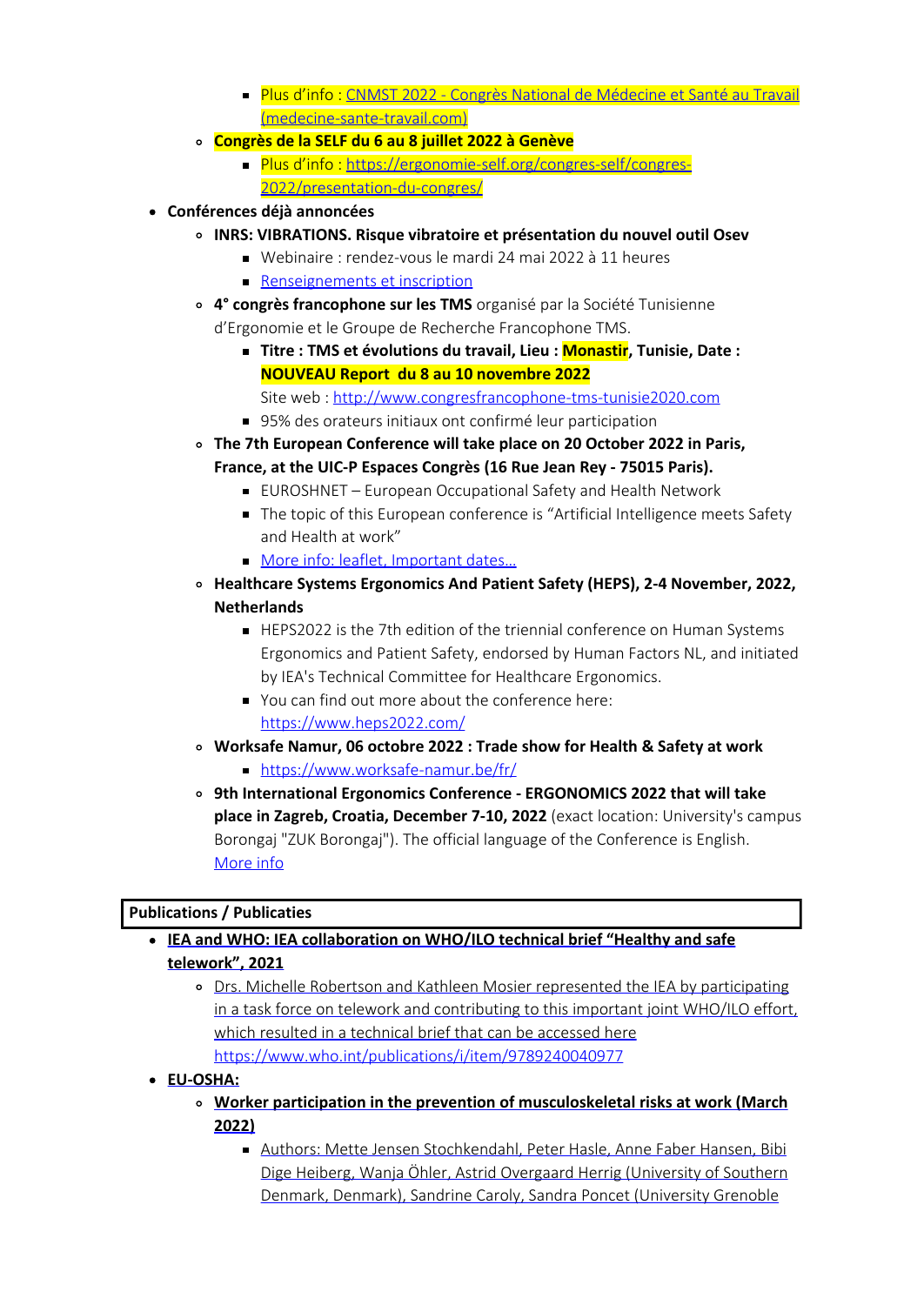Alpe, France), Marina Järvis, Karin Reinhold (Tallinn University of Technology, Estonia). Reviewed by Laura Punnet (University of Massachusetts Lowell, USA) and Karen Søgaard (University of Southern Denmark, Denmark).

- Work-related musculoskeletal disorders (MSDs) negatively affect the health of millions of European workers and the productivity and costs of businesses across all sectors. Workers are key to addressing these vital concerns.
- This report proposes methods to actively involve workers in preventing MSDs. It includes practical examples and case studies from workplaces where workers participated to successfully tackle MSDs. It also presents the factors and conditions that are necessary for effective worker participation.
- The report offers organisations, including small businesses, and policymakers advice and guidance on how to manage the risks and implement participatory MSD interventions.
- [More info](https://osha.europa.eu/en/publications/worker-participation-prevention-musculoskeletal-risks-work-0)
- **With 2 Belgium cases based on SOBANE strategy**
	- Involving workers in planning a safe and ergonomic carpentry workshop using the SOBANE method and simulation
	- Direct participation of workers using SOBANE (screening, observation, analysis, expertise) helps to strengthen workers self-confidence and engagement in the participatory process.

# **PEROSH:**

- The PEROSH partners aim to coordinate and cooperate on European research and development efforts in occupational safety and health. The network comprises 14 Occupational Safety and Health (OSH) institutes, all playing key roles in their national affiliations to governments/authorities and health and accident insurance systems:<https://perosh.eu/about/>
	- **News: [News Perosh](https://perosh.eu/news/)**
- **Exoskeletons: risk assessment step by step: Dr. Kai Heinrich, IFA, GE**
	- The IFA has conducted a joint research project in which **an exemplary risk assessment** has been developed for exoskeletons and their use. The latter is also available in English. Checklist Version 1.1 draft 2019.
	- **[More info](https://perosh.eu/news/exoskeletons-risk-assessment-step-by-step/?utm_source=rss&utm_medium=rss&utm_campaign=exoskeletons-risk-assessment-step-by-step&utm_source=PEROSH&utm_campaign=96cb2bad71-EMAIL_CAMPAIGN_2020_11_10_09_25_COPY_01&utm_medium=email&utm_term=0_b178fb53f1-96cb2bad71-254623237)**
- **Insights into workplace challenges to reducing work-related musculoskeletal disorders, HSE report, 2018, UK**
	- [More info](https://perosh.eu/news/insights-into-workplace-challenges/?utm_source=rss&utm_medium=rss&utm_campaign=insights-into-workplace-challenges&utm_source=PEROSH&utm_campaign=96cb2bad71-EMAIL_CAMPAIGN_2020_11_10_09_25_COPY_01&utm_medium=email&utm_term=0_b178fb53f1-96cb2bad71-254623237)
- **HSE's digital toolkit for assessing risks of musculoskeletal disorders, HSE, UK**
	- [More info](https://perosh.eu/news/digital-toolkit/?utm_source=rss&utm_medium=rss&utm_campaign=digital-toolkit&utm_source=PEROSH&utm_campaign=96cb2bad71-EMAIL_CAMPAIGN_2020_11_10_09_25_COPY_01&utm_medium=email&utm_term=0_b178fb53f1-96cb2bad71-254623237)
	- **[Toolkit for MSDs](https://www.hse.gov.uk/msd/toolkit.htm)**
- **INTERGON a new interactive software to support ergonomic intervention in reducing musculoskeletal load, Central Institute for Labour Protection – National Research Institute (CIOP-PIB), PL**
	- **[More info](https://perosh.eu/news/intergon/?utm_source=rss&utm_medium=rss&utm_campaign=intergon&utm_source=PEROSH&utm_campaign=96cb2bad71-EMAIL_CAMPAIGN_2020_11_10_09_25_COPY_01&utm_medium=email&utm_term=0_b178fb53f1-96cb2bad71-254623237)**
- **Effectiveness of Soft versus Rigid Back-Support Exoskeletons during a Lifting Task, INRS, FR**
	- [More info](https://perosh.eu/news/effectiveness-soft-versus-rigid-back-support-lifting-task/?utm_source=rss&utm_medium=rss&utm_campaign=effectiveness-soft-versus-rigid-back-support-lifting-task&utm_source=PEROSH&utm_campaign=96cb2bad71-EMAIL_CAMPAIGN_2020_11_10_09_25_COPY_01&utm_medium=email&utm_term=0_b178fb53f1-96cb2bad71-254623237)

## **Internet**

L

**EU-OSHA**